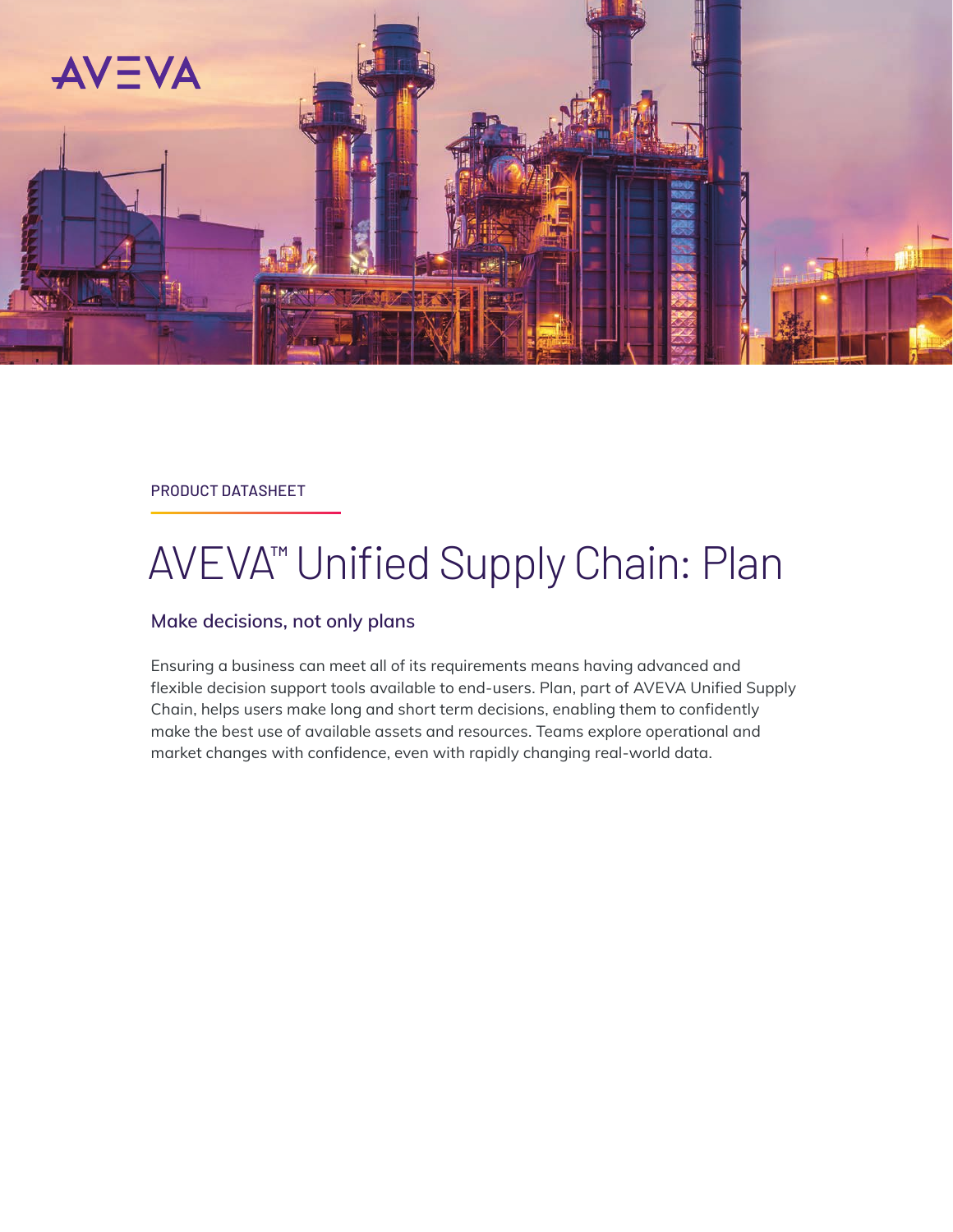## Key features

- Simple user interface, with flowsheet modeling and visual reporting, makes model building and result analysis fast
- Built-in decision support tools enables easier identification of problems and opportunities
- Fast workflows for feedstock update, model update and data sharing; quickly and confidently evaluate opportunities and share results across your enterprise for fast reaction to market, business and operational changes
- Simple analytics automate scenario analysis; generate, optimize and understand multiple scenarios with standardised workflows for easier setup and communication of plans assessed for robustness alongside economics
- Easy to learn and update; new users start making decisions quickly with minimal training; changes in plant or operations can be easily incorporated, validated and acted on
- Enables fast and intelligent analysis; massive case stacks can be quickly configured, optimized and understood, allowing more confident decisions
- Unified within AVEVA Unified Supply Chain Management in the cloud to guarantee consistent data access and visibility between users; shared understanding improves transparency and traceability in decision making

Plan's cloud-enabled unified supply chain unified supply chain environment allows users to understand the implications their decisions will have on the business as a whole, letting users concentrate on economics and engineering. Easy-to-learn and easy-to-use Plan's flowsheet modeling makes model building simple, and eliminates the need for traditional application experts. Fast workflows, combined with user-configurable visualization and reporting, allows the impact of uncertainties and data changes to be understood and evaluated in real time across multiple plants and multiple time scales.





**AV=VA**